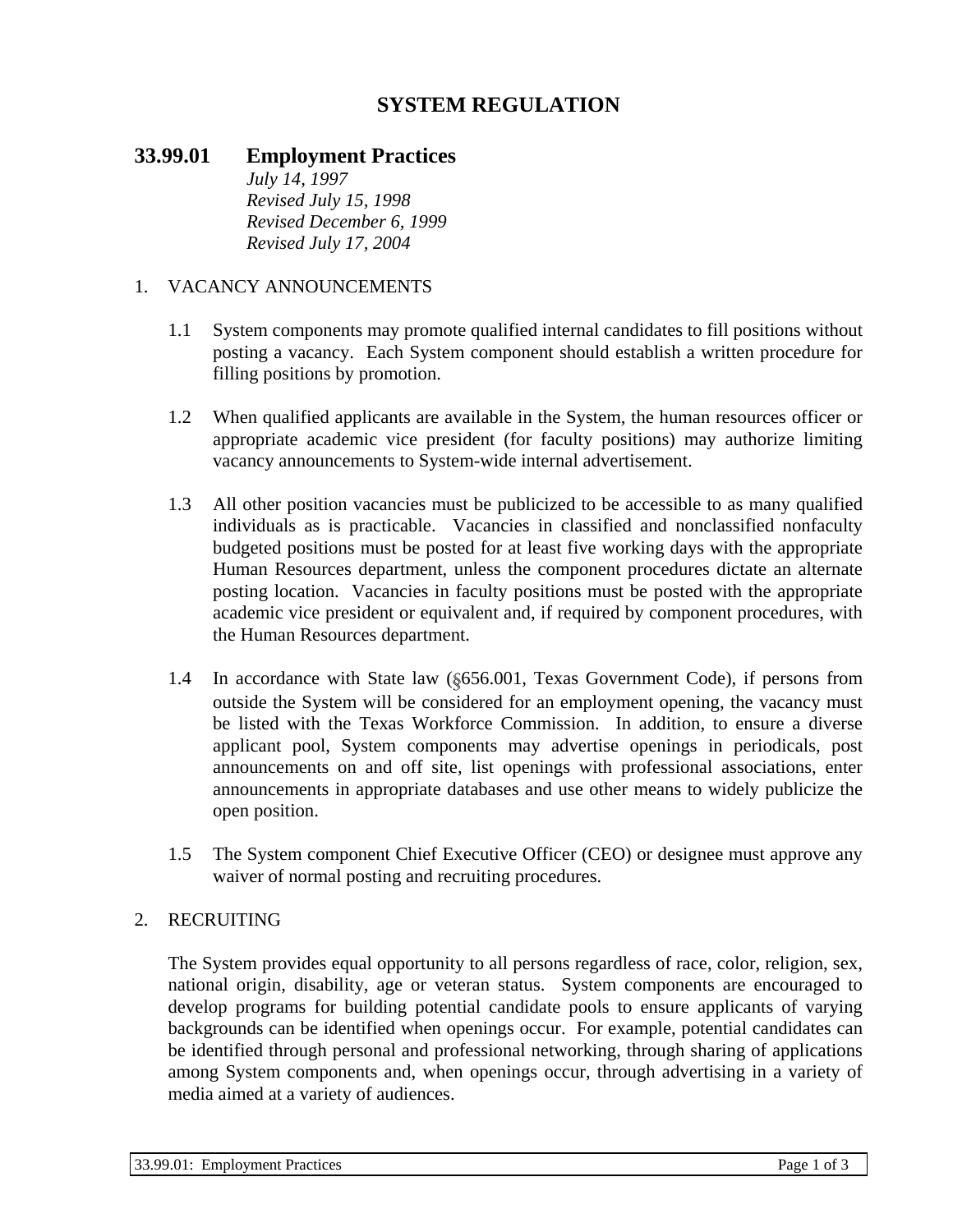## 3. APPLICATION RETENTION

Each System component will maintain, for two years, employment applications and other relevant data on all job applicants who are not hired. Employment applications and relevant data on hired applicants should be kept throughout their employment and for five years after employment terminates. If the current Records Retention Schedule states a different retention period, it will govern.

### 4. SEARCH COMMITTEES

Each System component should establish written procedures for faculty and staff searches that use committees. The procedures should specify circumstances in which a search committee will be formed, require that committee membership be appropriately diverse, provide guidelines for ensuring consistency in search procedures and establish parameters for the focus and scope of searches.

#### 5. EMPLOYMENT

- 5.1 Employment decisions will be based on job-related factors such as education, experience, knowledge, skills, abilities, license/certification requirements, results of reference checks, and success in previous employment. Race, sex, religious affiliation, or other protected status or classification shall not be the basis for a hiring decision.
- 5.2 The hiring supervisor or other appropriate person should verify references, previous employment and other job-related credentials before an offer of employment is made.
- 5.3 System components may obtain criminal history information on an applicant to evaluate the individual for employment. Criminal history information should be obtained either on finalists for all positions or only on finalists for security-sensitive positions. This information may be obtained from the Texas Department of Public Safety (DPS) public database, through a more expansive DPS database accessible by law enforcement departments (for security sensitive positions only) or from other available sources. Components may establish procedures for retention of information obtained from the public database consistent with the System Records Retention Schedule. Component law enforcement departments obtaining criminal history information through the more expansive database must comply with the provisions of Tex. Gov't. Code Chapter 411, which address access, use and destruction of criminal history information.

# 6. SELECTIVE SERVICE REGISTRATION

All offers of employment to males ages 18 through 25, including temporary and student workers, must be contingent on proof of the applicant's compliance with federal selective service law. If the applicant is not currently registered, but is required to be, he may be given an opportunity to register before he is hired. Proof of compliance may not be required until a